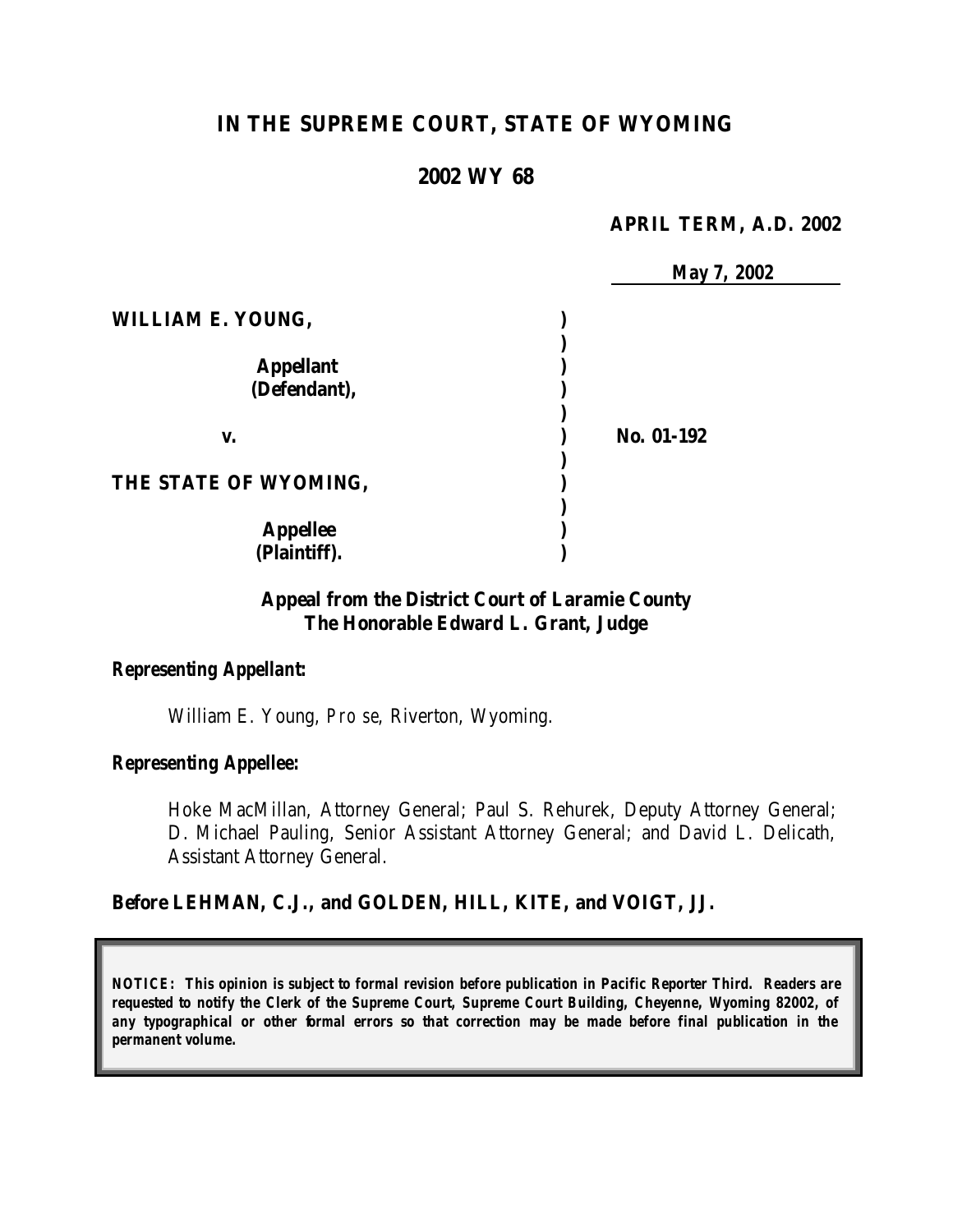### **HILL, Justice.**

[¶1] William E. Young (Young) appeals a district court order denying a Motion to Correct an Illegal Sentence, which sought credit for time served against a penitentiary sentence. We conclude that Young was appropriately credited for the presentence incarceration for which he was eligible and affirm.

## **ISSUE**

[¶2] Young did not set out a succinct statement of the issue in his *pro se* brief. The State identified two issues:

- I. Did the trial court abuse its discretion in refusing to grant appellant credit for 117 days he was held in confinement awaiting probation revocation, given that the confinement would have persisted regardless of appellant's financial ability to post bond?
- II. Do appellant's many violations of the Wyoming Rules of Appellate Procedure warrant summary affirmation in accordance with W.R.A.P. 1.03?

## **FACTS**

[¶3] On August 5, 1999, Young pleaded guilty to third degree sexual assault, in violation of Wyo. Stat. Ann. § 6-2-304(a)(i) (LexisNexis 2001), and was released on his own recognizance pending completion of the presentence investigation report. Subsequently, Young was placed on five years probation in accordance with the plea agreement.

[¶4] On December 16, 1999, the State filed a petition to revoke Young's probation due to repeated violations of the probation terms. Young was taken into custody on December 24, 1999. At the probation revocation hearing, the State and defense counsel requested a deferral of the proceedings pending a possible placement of Young with Community Alternatives of Cheyenne (CAC) and the Intensive Supervision Probation program (ISP). Young was denied placement in CAC, but was accepted by ISP, which also recommended an inpatient alcohol abuse treatment program. A hearing was held on the State's revocation petition on March 10, 2000. The district court revoked Young's first offender probation and agreed to an assignment in the ISP program with the provision that Young first complete an inpatient alcohol treatment program. The court also required Young to remain in custody until a slot in the treatment program opened because of concerns over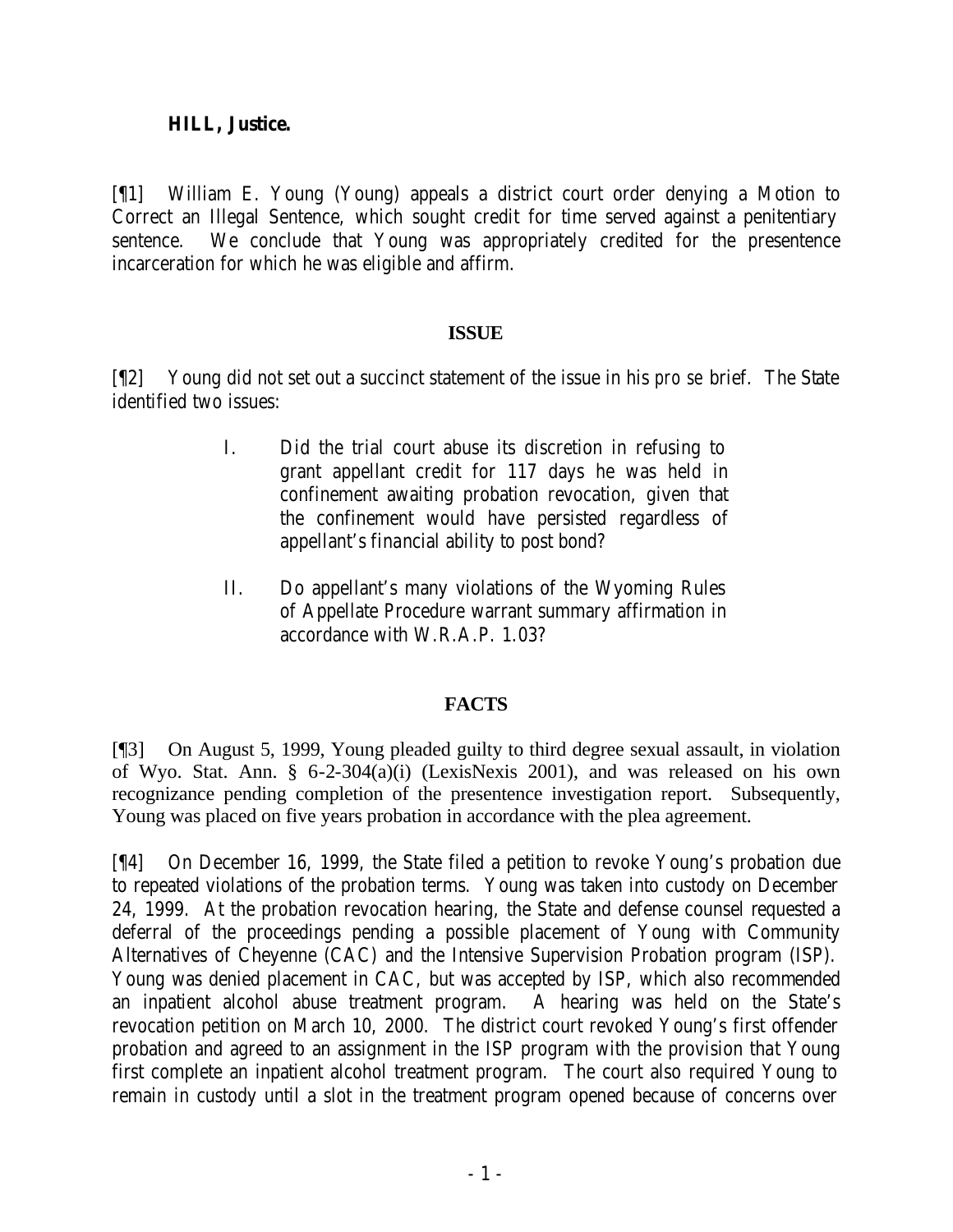his alcohol abuse and history of suicide ideations. After one postponement, a sentencing hearing was held on April 19, 2000. The district court resentenced Young on the underlying sexual assault charge to two to three years in the penitentiary but suspended imposition of the sentence in favor of the inpatient alcohol abuse treatment and placement in the ISP program. Young was then released into the custody of the ISP program and taken to the alcohol treatment center.

[¶5] After completing his inpatient treatment, Young entered the ISP program but failed to comply with the terms of participation. At a hearing on January 26, 2001, the district court revoked Young's probation upon admission of the violation and imposed the underlying two- to three-year sentence. After a defense motion, the district court granted Young 22 days credit for time served from January 9, 2001, to January 31, 2001.

[¶6] On May 23, 2001, Young filed a *pro se* motion to correct an illegal sentence pursuant to W.R.Cr.P. 35(a). Young claimed that he was entitled to 120 days credit for time served from December 25, 1999, until April 19, 2000. The timeframe encompassed the period from his arrest for violating the terms of his first offender status probation until the day he was released into ISP custody for transport to the inpatient treatment program. The district court denied the motion, and Young has now brought his claim to this Court.

# **STANDARD OF REVIEW**

[¶7] "The decision to grant or deny a motion to correct an illegal sentence is usually left to the sound discretion of the district court." *Segnitz v. State*, 7 P.3d 49, 52 (Wyo. 2000); *see also White v. State*, 934 P.2d 745, 746 (Wyo. 1997).

> The district court's decision is given considerable deference unless a rational basis does not exist for it. A criminal defendant is entitled to receive credit against his sentence for the time he was incarcerated prior to sentencing, provided that such confinement was because of his inability and failure to post bond on the offense for which he was awaiting disposition. A sentence which does not include credit for presentence incarceration is illegal and constitutes an abuse of discretion. A defendant is not, however, entitled to credit for the time he spent in custody when that confinement would have continued despite his ability to post bond.

*Segnitz*, 7 P.3d at 52 (internal citations omitted).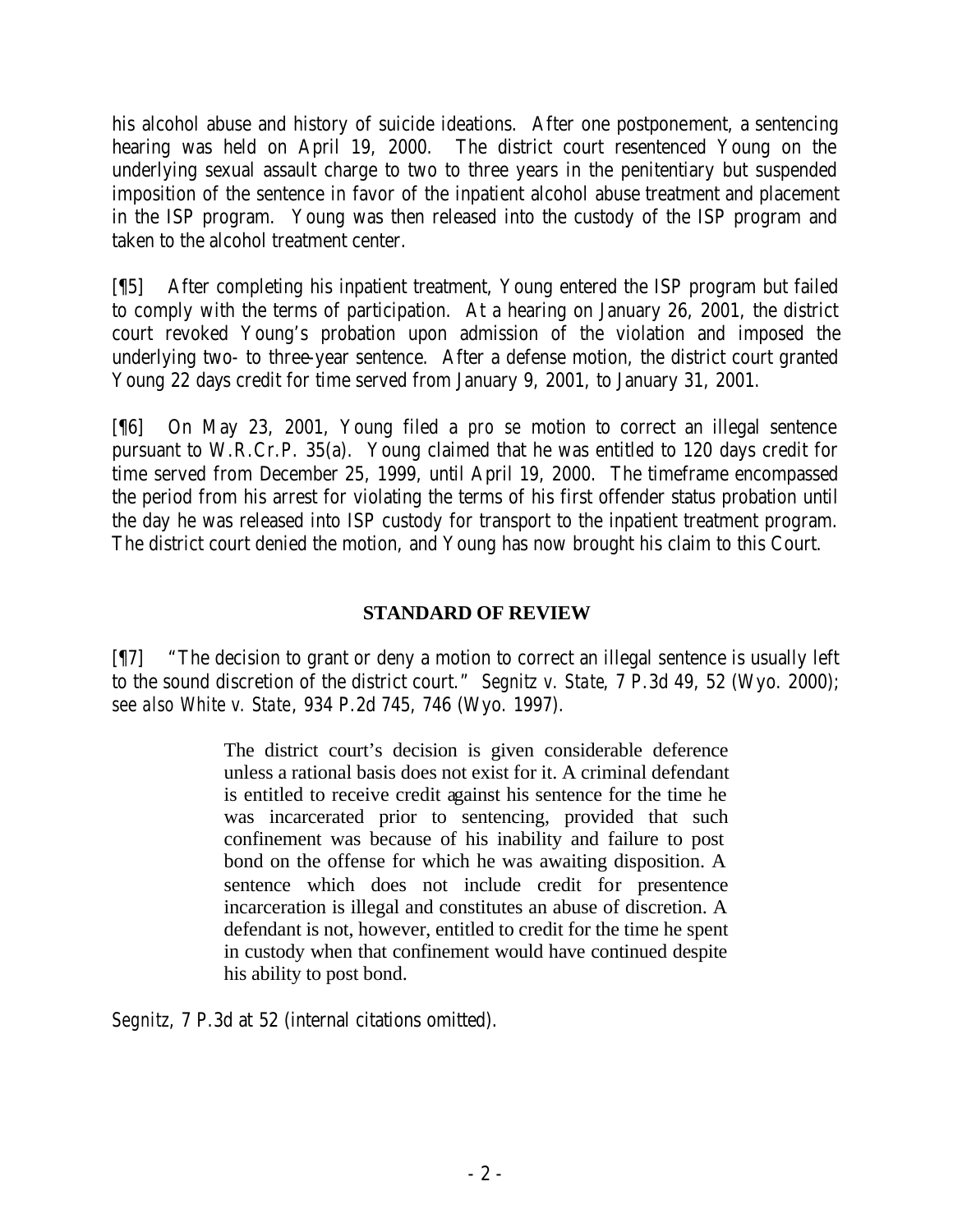### **DISCUSSION**

[¶8] In its brief, the State urges us to summarily affirm the district court's decision for Young's failure to comply with the Rules of Appellate Procedure. The State notes that Young's *pro se* brief does not contain a statement of the issues, a statement of the case or facts, cite to the appellate record or pertinent authority, identify the district court action from which the appeal is taken, or present cogent argument.

[¶9] A *pro se* litigant is entitled to some leniency from the stringent standards applied to formal pleadings drafted by attorneys. However, there must be a reasonable adherence to the procedural rules and requirements of the court. *Hodgins v. State*, 1 P.3d 1259, 1262 (Wyo.2000). This Court will impose sanctions including, but not limited to, summary affirmance, pursuant to W.R.A.P. 1.03 on *pro se* litigants who fail to comply with these rules. *Id.* at 1262-63. In this case, we decline the State's offer to summarily affirm Young's appeal. While Young's brief is clearly deficient in its compliance with the Rules of Appellate Procedure, it is sufficient for us to discern the nature of the issue raised by Young and the legal parameters of its resolution. Therefore, we will address the merits of Young's claim.

[¶10] Young contends that the district court should have given him credit for the 117 days he was confined from his arrest on a probation violation on December 24, 1999, until he was resentenced on the revocation of that probation and released into the ISP program on April 19, 2000. A defendant is entitled to credit against his sentence for confinement due to an inability and failure to post bond on the offense for which he is awaiting disposition. *Smith v. State*, 988 P.2d 39, 40 (Wyo. 1999).

> A defendant is not, however, entitled to credit for the time that he spent in custody when his confinement would have continued despite his ability to post bond. [*Renfro v. State*, 785 P.2d 491, 498 (Wyo. 1990)] In accordance with this principle, a defendant is not entitled to credit against his sentence for the time he spent in custody while awaiting probation revocation proceedings because that confinement was not attributable to his financial inability to post bond. *Milladge v. State*, 900 P.2d 1156, 1160-61 (Wyo. 1995).

*Smith*, 988 P.2d at 40. The record discloses that Young's confinement is solely attributable to his probation violation and the ensuing revocation proceedings. Accordingly, the district court did not abuse its discretion in denying the motion to correct an illegal sentence.